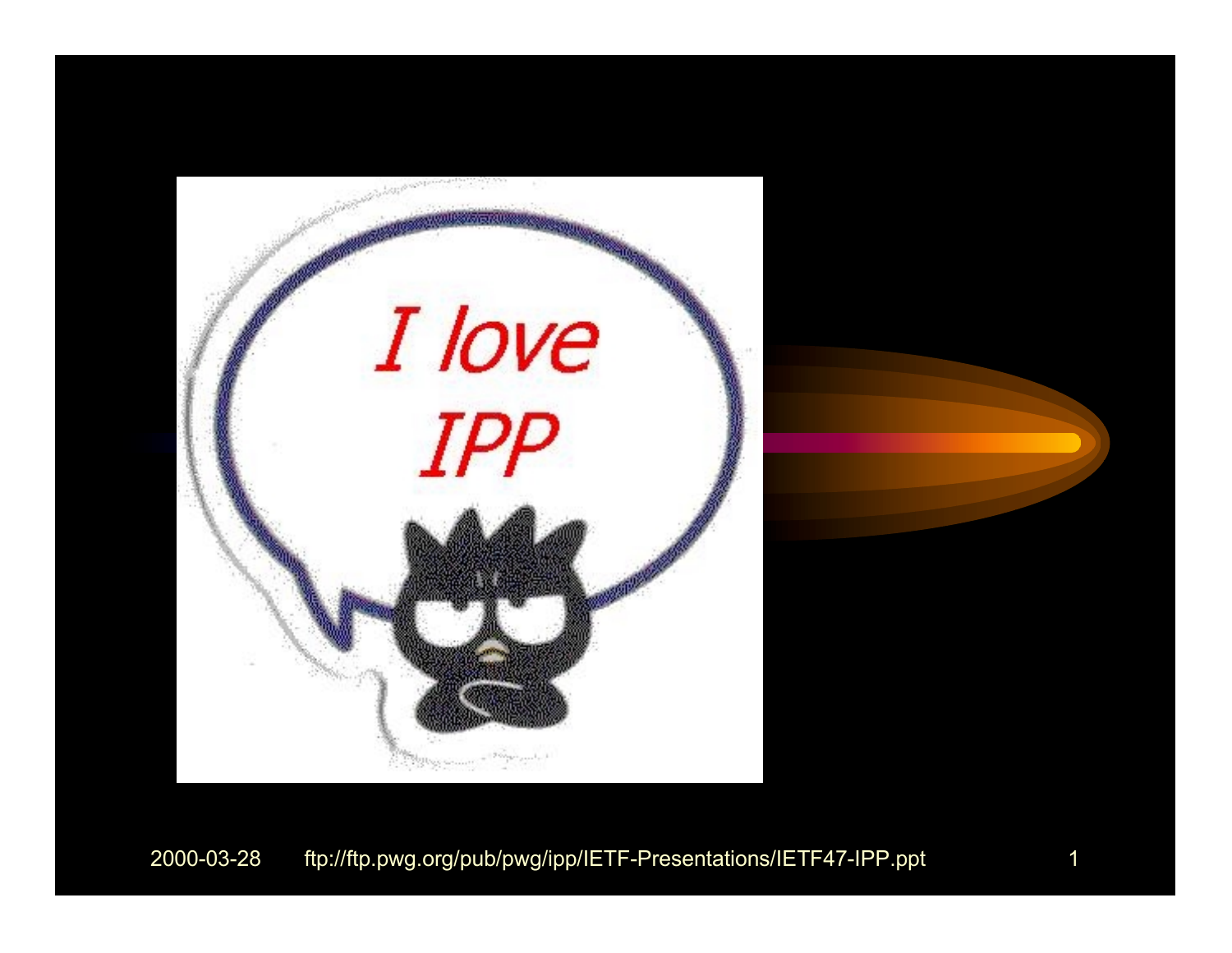*Internet Printing Protocol - IPP Agenda for IETF 47*

- 1) Which documents are still under review in the IESG?
- 2) IPP Notifications new drafts and issues
- 3) Proposal for an LDAP printer schema
- 4) IPP Additional Operations and Additional Syntax - new drafts
- 5) Review Proposed Charter for IPPEXT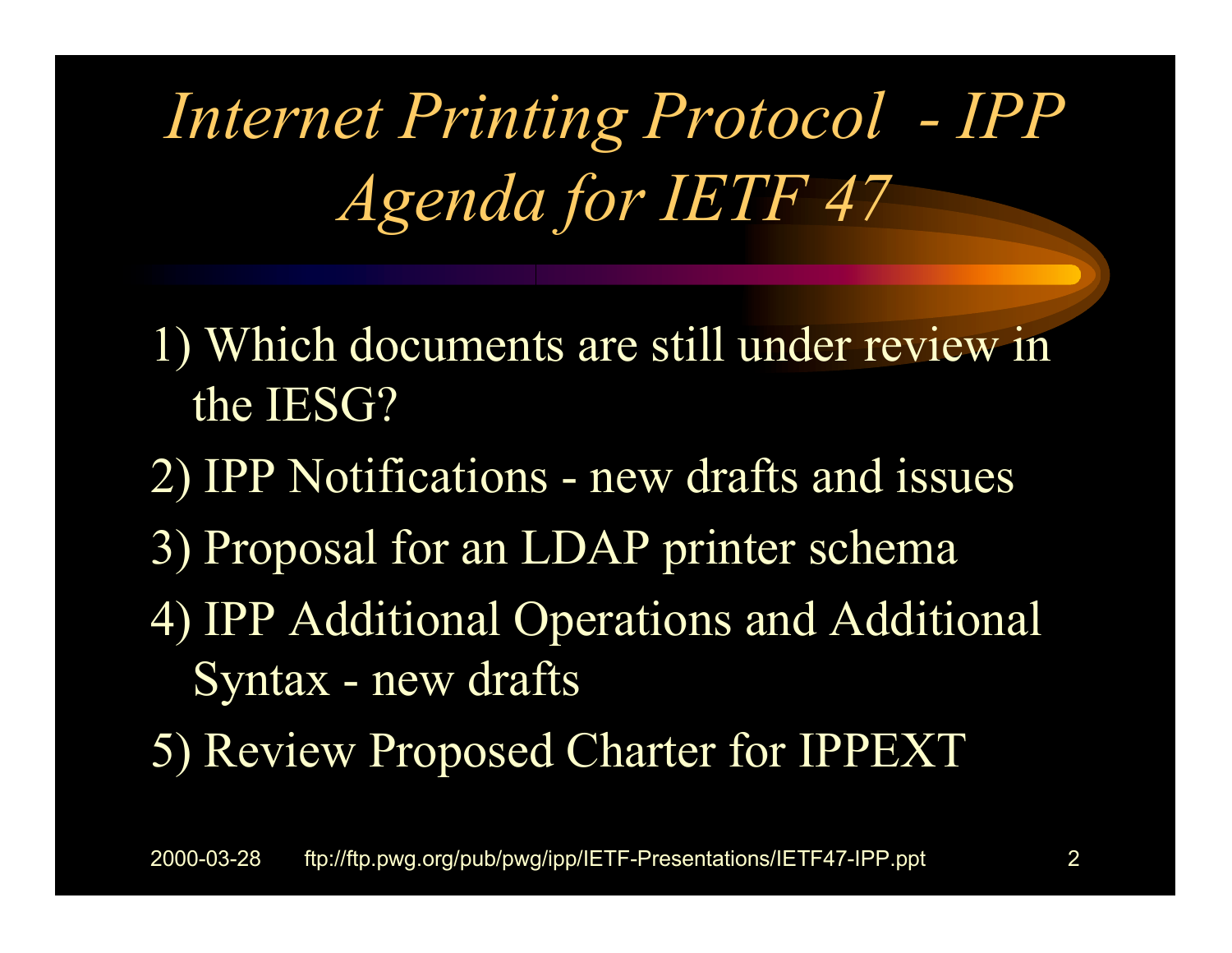*Which documents are still under review in the IESG?*

- Internet Printing Protocol/1.1: Model and Semantics
	- <draft-ietf-ipp-model-v11-06.txt>
- Internet Printing Protocol/1.1: Encoding and Transport
	- <draft-ietf-ipp-protocol-v11-05.txt>
- Internet Printing Protocol/1.1: Implementer's Guide

<draft-ietf-ipp-implementers-guide-v11-00.txt>

2000-03-28 ftp://ftp.pwg.org/pub/pwg/ipp/IETF-Presentations/IETF47-IPP.ppt 3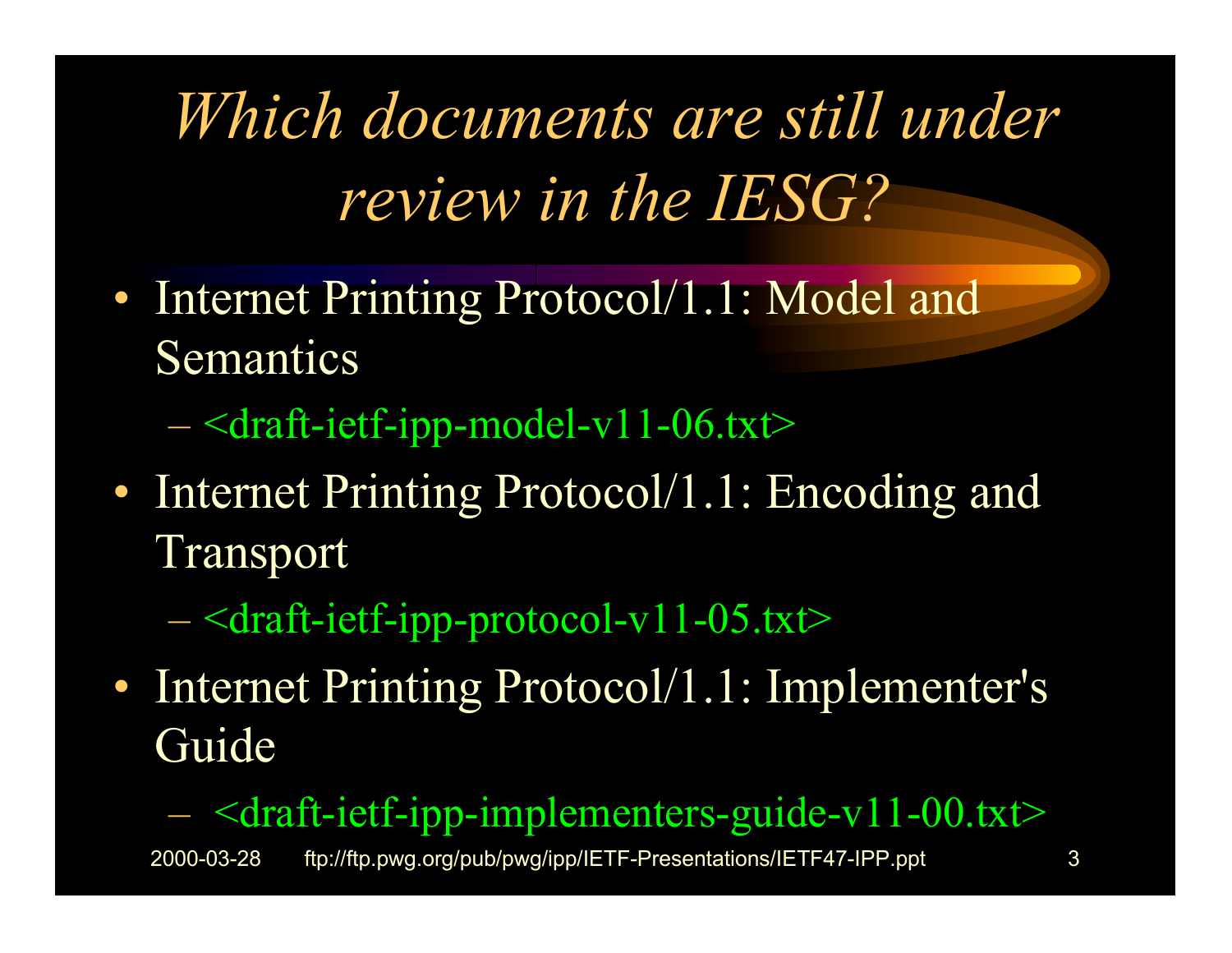#### *IPP Notifications - new drafts*

- **IPP Event Notification Specification** <draft-ietf-ipp-not-spec-02.txt>
- IPP: The 'mailto:' Notification Delivery Method
	- <draft-ietf-ipp-notify-mailto-00.txt>
- IPP: The 'ipp' Notification Polling Method <draft-ietf-ipp-notify-poll-00.txt>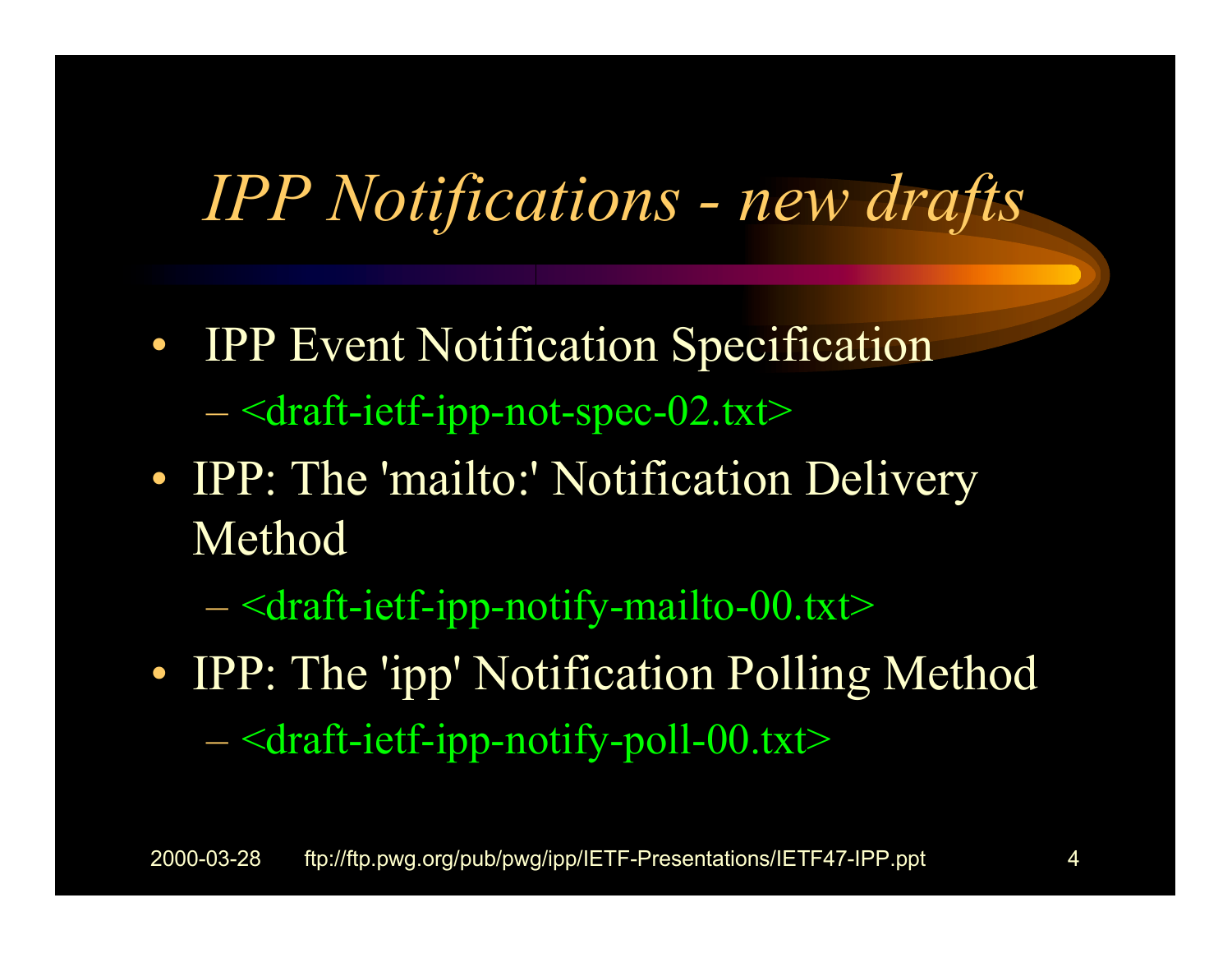#### *IPP Notifications - new drafts*

- IPP: The INDP Notification Delivery Method
	- <draft-ietf-ipp-indp-method-00.txt>
- IPP Notification Delivery Protocol (INDP) <draft-ietf-ipp-indp-00.txt>
- IPP: Notifications over SNMP

<draft-ietf-ipp-not-over-snmp-01.txt>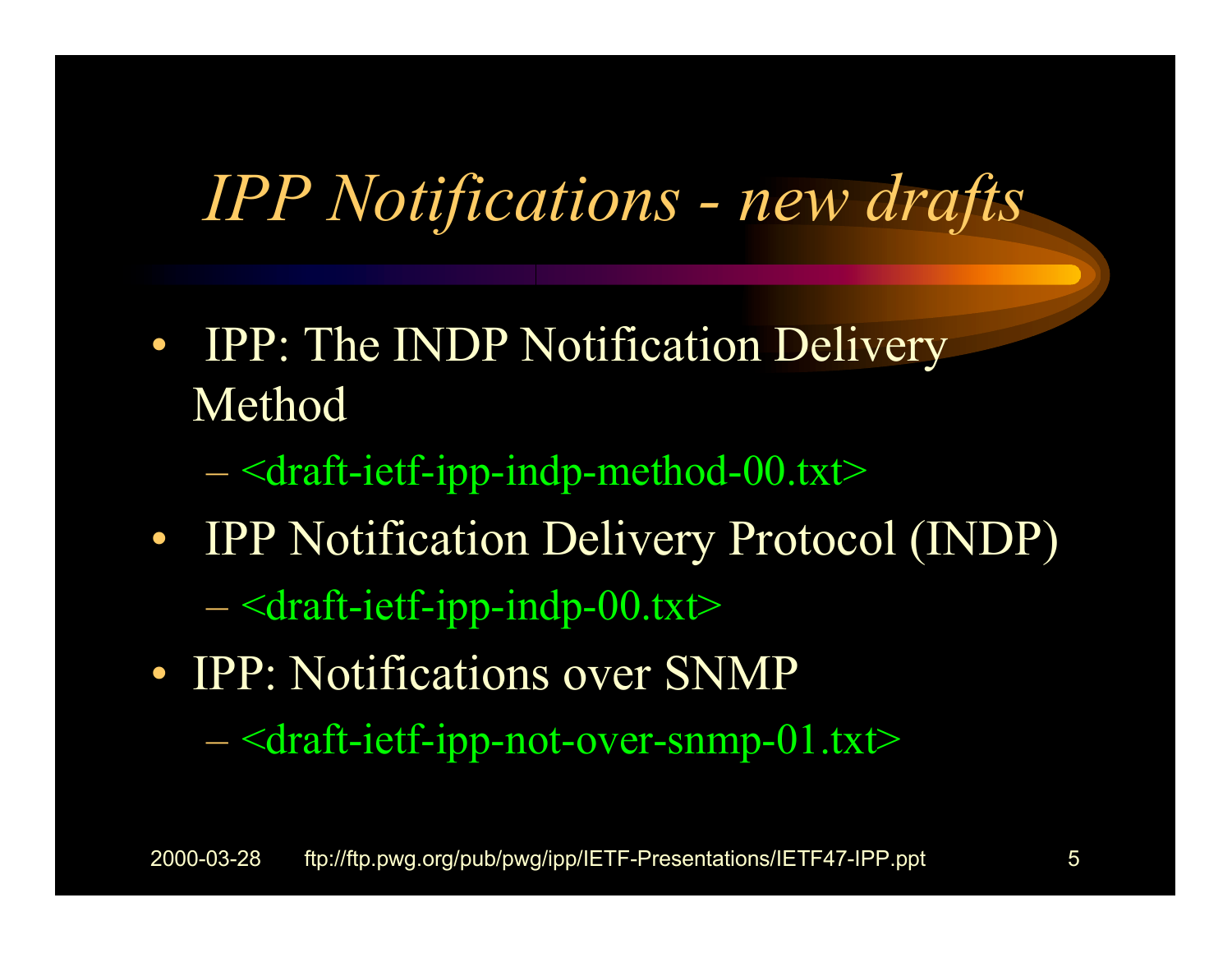#### *Internet Printing Protocol (IPP)*

#### HTTP Chunking and Notification Delivery Methods

2000-03-28 ftp://ftp.pwg.org/pub/pwg/ipp/IETF-Presentations/IETF47-IPP.ppt 6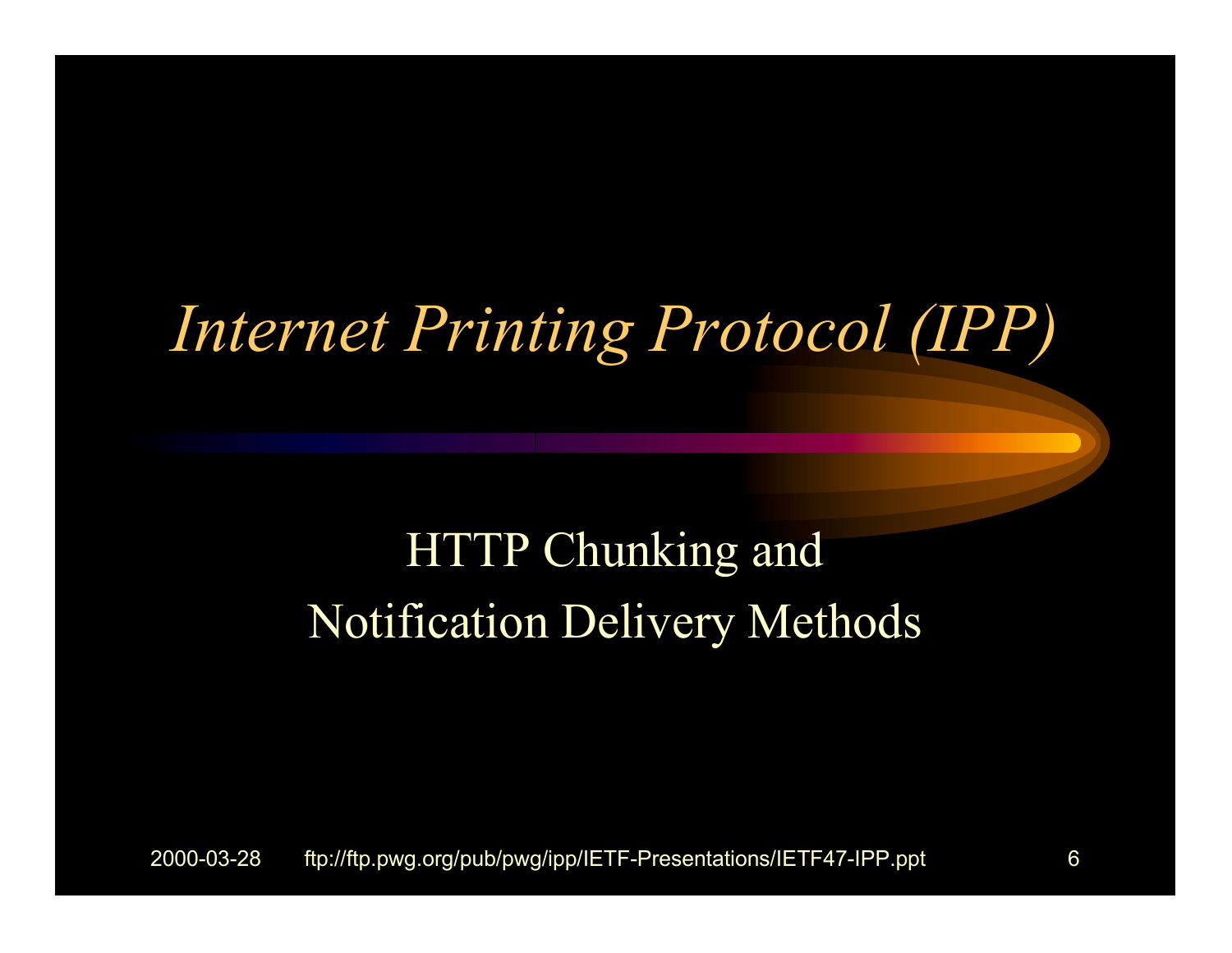#### *HTTP:*

*Proxy Support of Chunking*

- Do HTTP proxies support chunking
	- for POST in requests?
	- for POST in responses?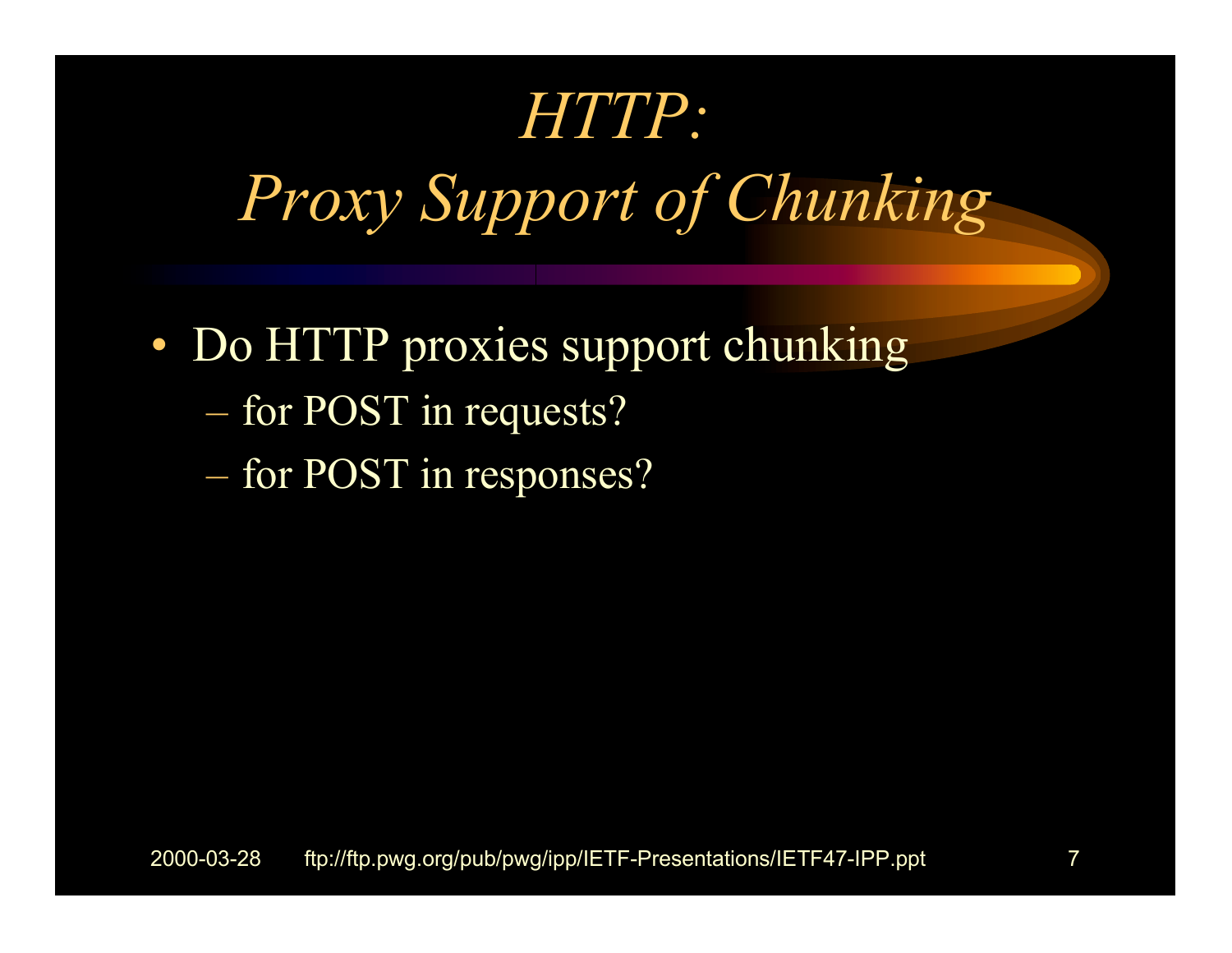*IPP Notification Quick Summary*

- Subscriptions
	- are for printer events or job events
	- contain events that trigger event notification
	- $-$  contain notification recipient URL
		- scheme specifies event notification delivery method
- Event Notification
	- is delivered to specified notification recipient whenever specified event occurs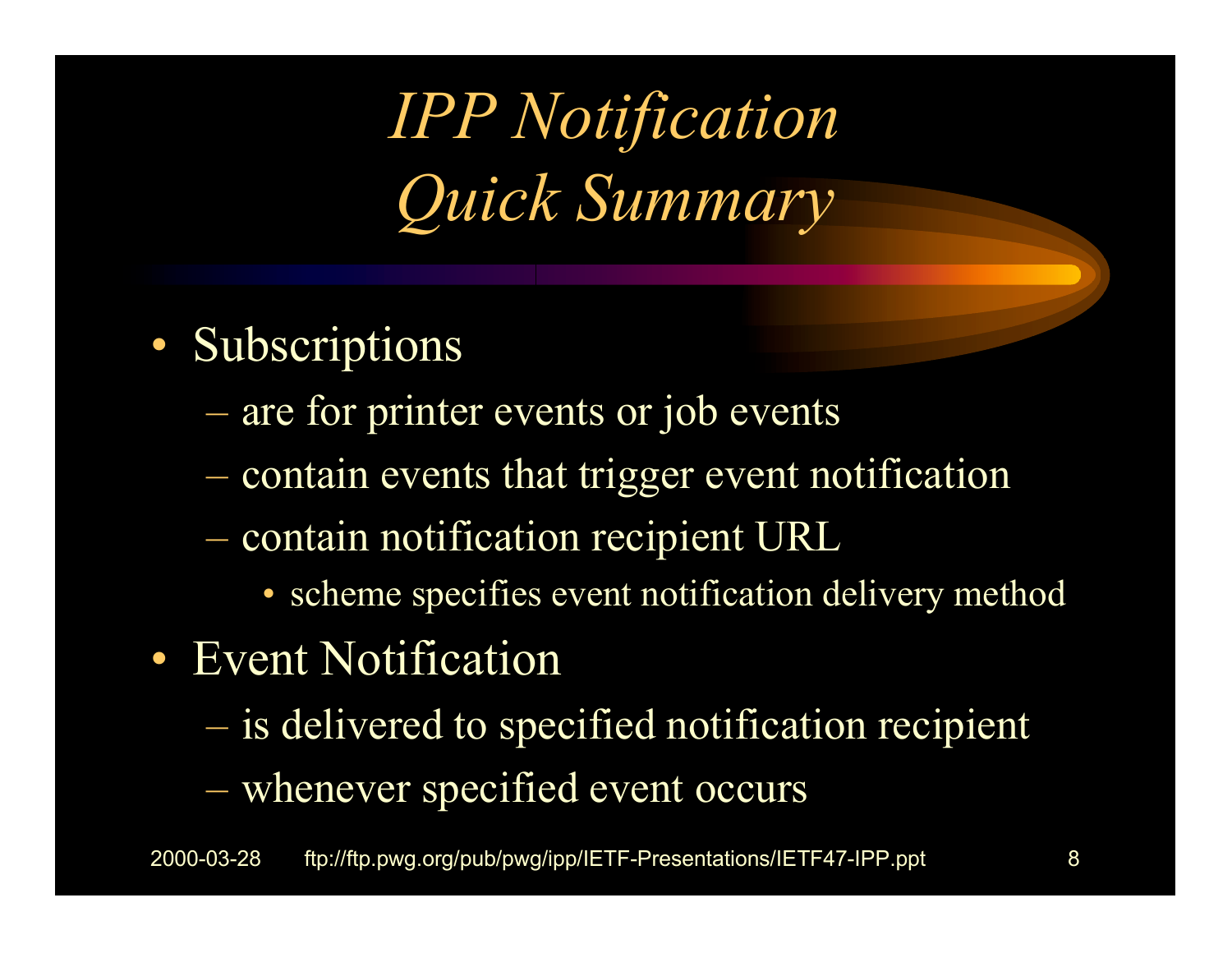*Event Notification Delivery Methods*

- Four delivery methods (to specified URL)
	- ippget:
		- use IPP to get (poll) accumulated event notifications
	- indp:
		- use INDP over http to send event notifications
	- mailto:
		- email an event notification
	- snmpnotify:
		- target of URL is an SNMP notification receiver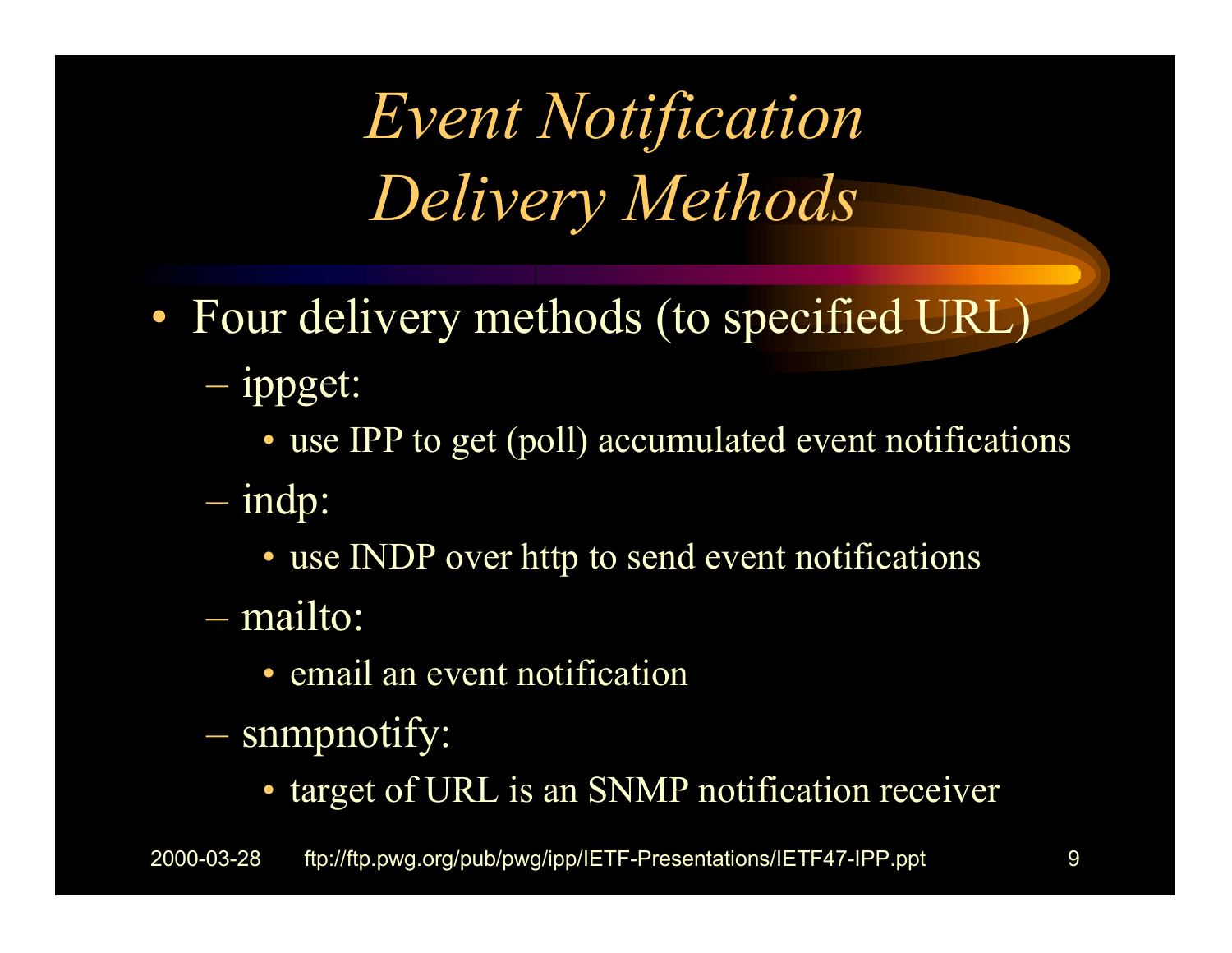# *ippget: delivery method*

- The Printer
	- saves each event for a fixed amount of time
	- supports the IPP Get-Notifications operation
	- requires clients to poll for event notifications with IPP Get-Notifications operation
	- responds to the client with:
		- one or more event Notifications
		- the recommended time to poll again
		- the lease time of future event notifications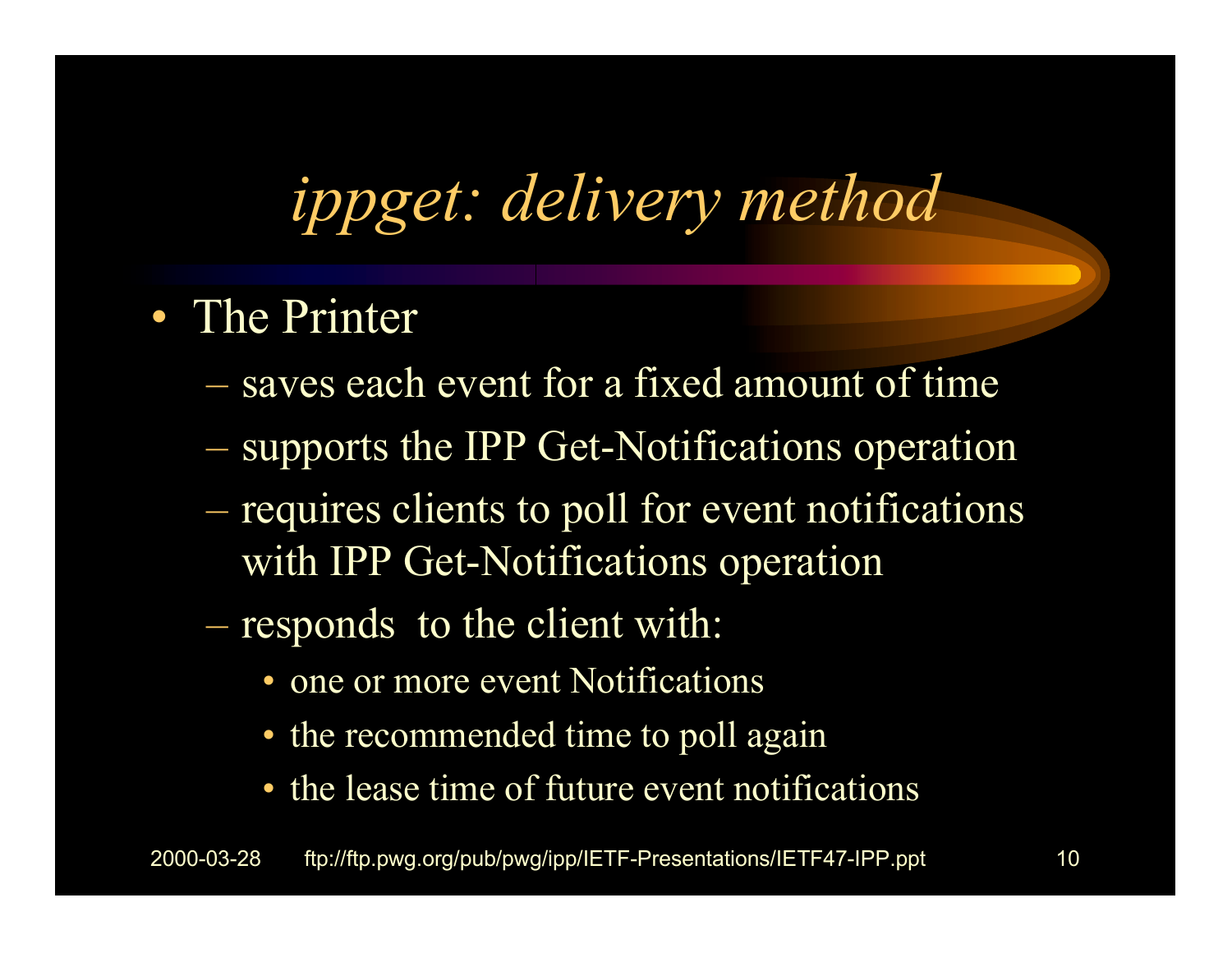# *ippget: delivery method, HTTP Issues*

- In order for a client to receive events as they occur, should there be an operation with a single HTTP POST where the Printer returns event notifications in multiple response-parts spread out over several minutes?
- Should this operation use HTTP GET instead of HTTP POST?
- $-$  Should each response-part be a separate message body in MIME multi-part?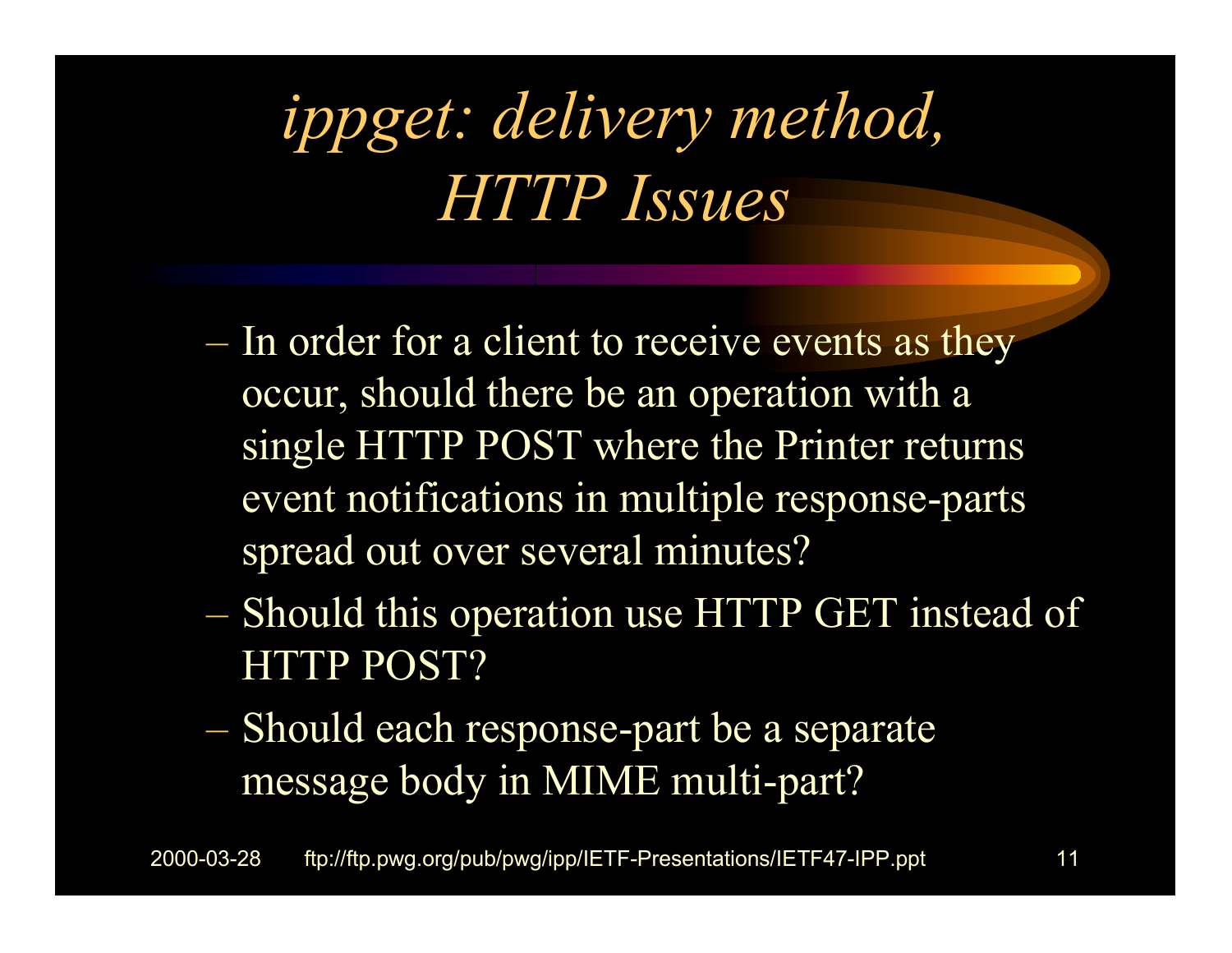# *ippget: delivery method, Issues*

• Do the lease and server recommended times make this polling mechanism a reasonable alternative to Printer initiated event delivery method (mailto, indp, snmpnotify) ?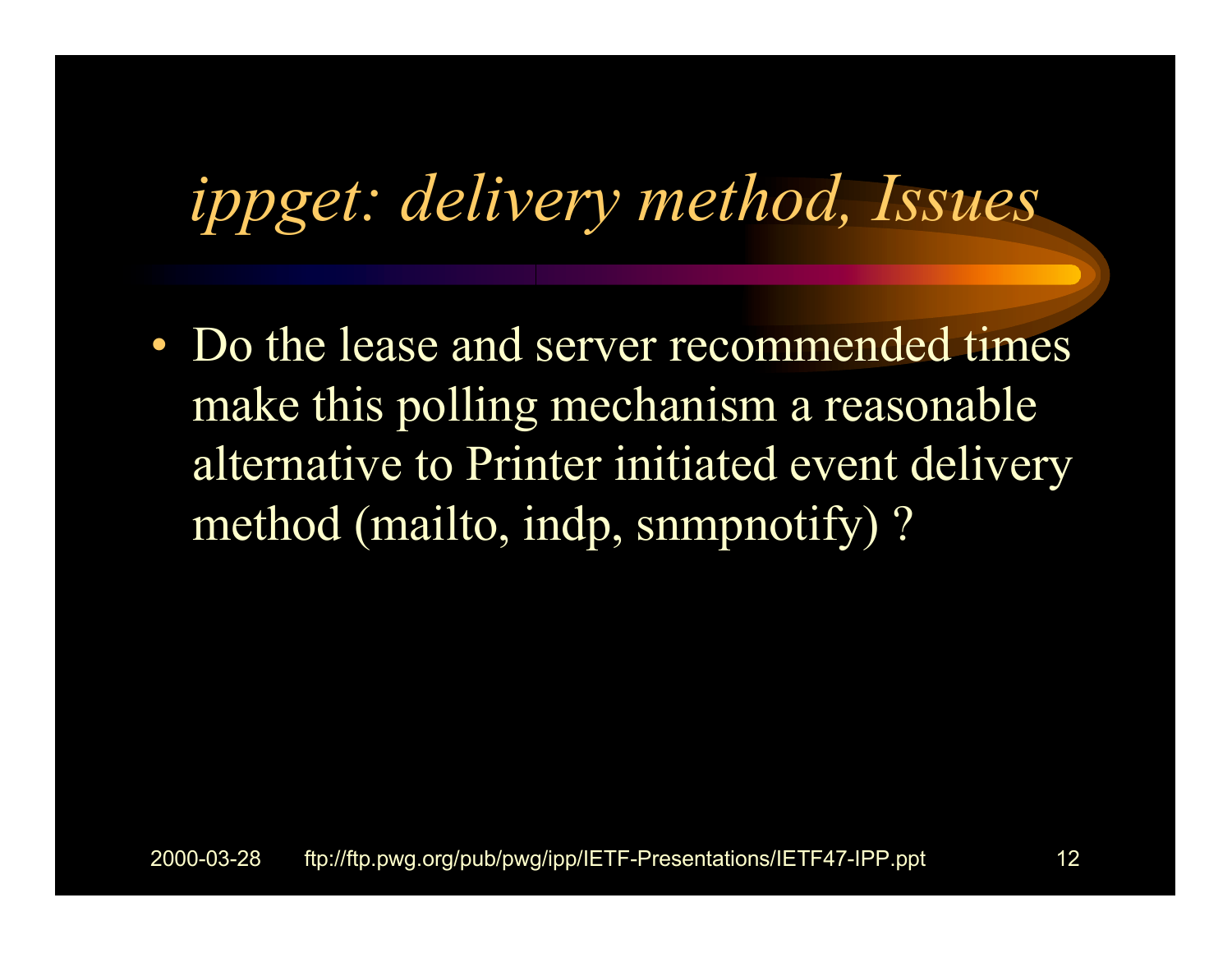#### *mailto: delivery method*

#### • The Printer

- sends email (SMTP) to the specified notification recipient URL
	- interfaces to existing gateways for paging, voicemail and instant messaging.
- $\hbox{--}$  the format may be
	- human readable and/or
	- machine readable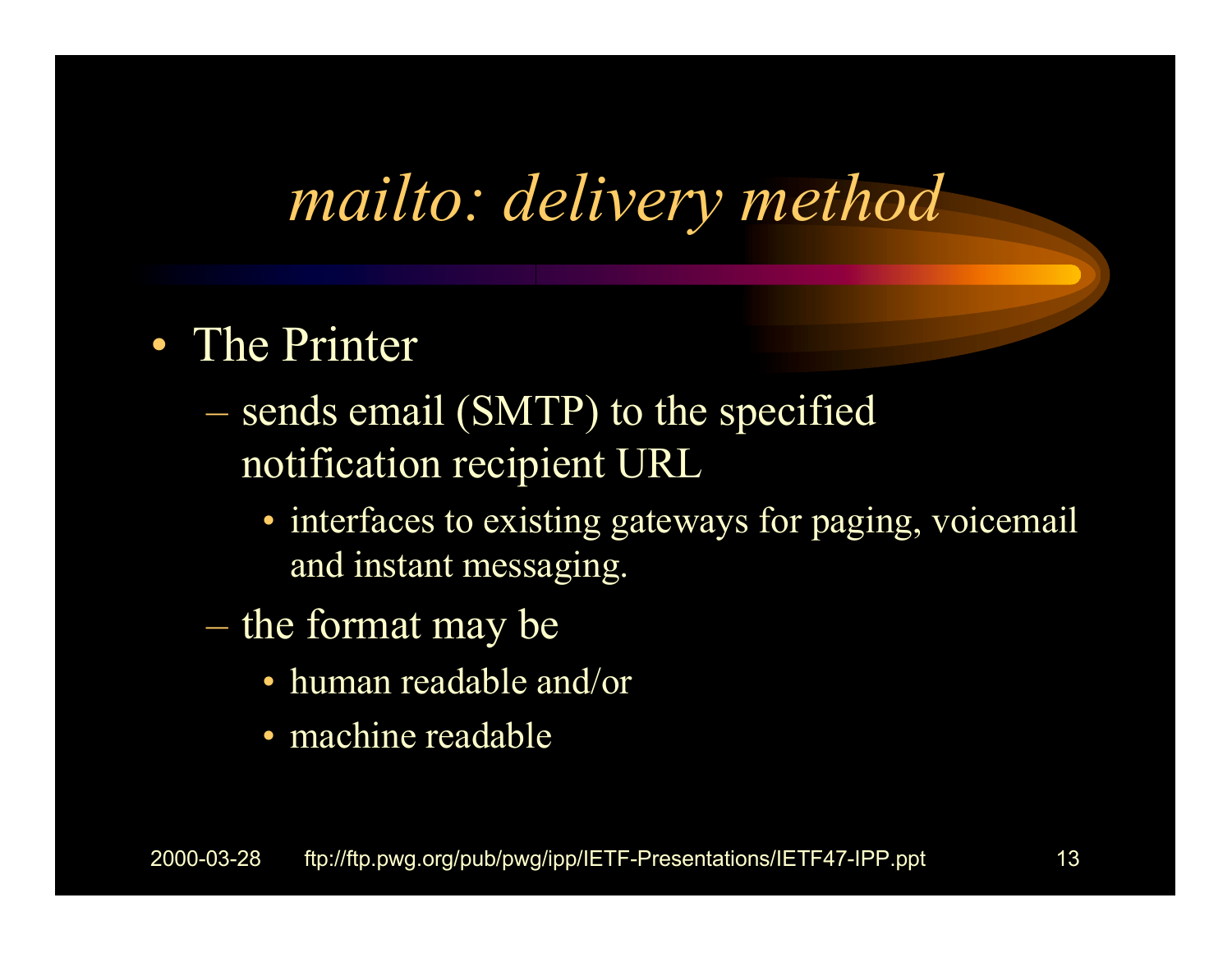# *indp: protocol & delivery method*

- INDP new protocol for a notification service
	- leverages encoding and semantics from IPP
	- notification recipient behaves as HTTP server
	- all INDP operations use HTTP POST like IPP
	- Send-Notifications is one INDP operation
	- indp: is an IPP event notification delivery method that uses Send-Notifications operation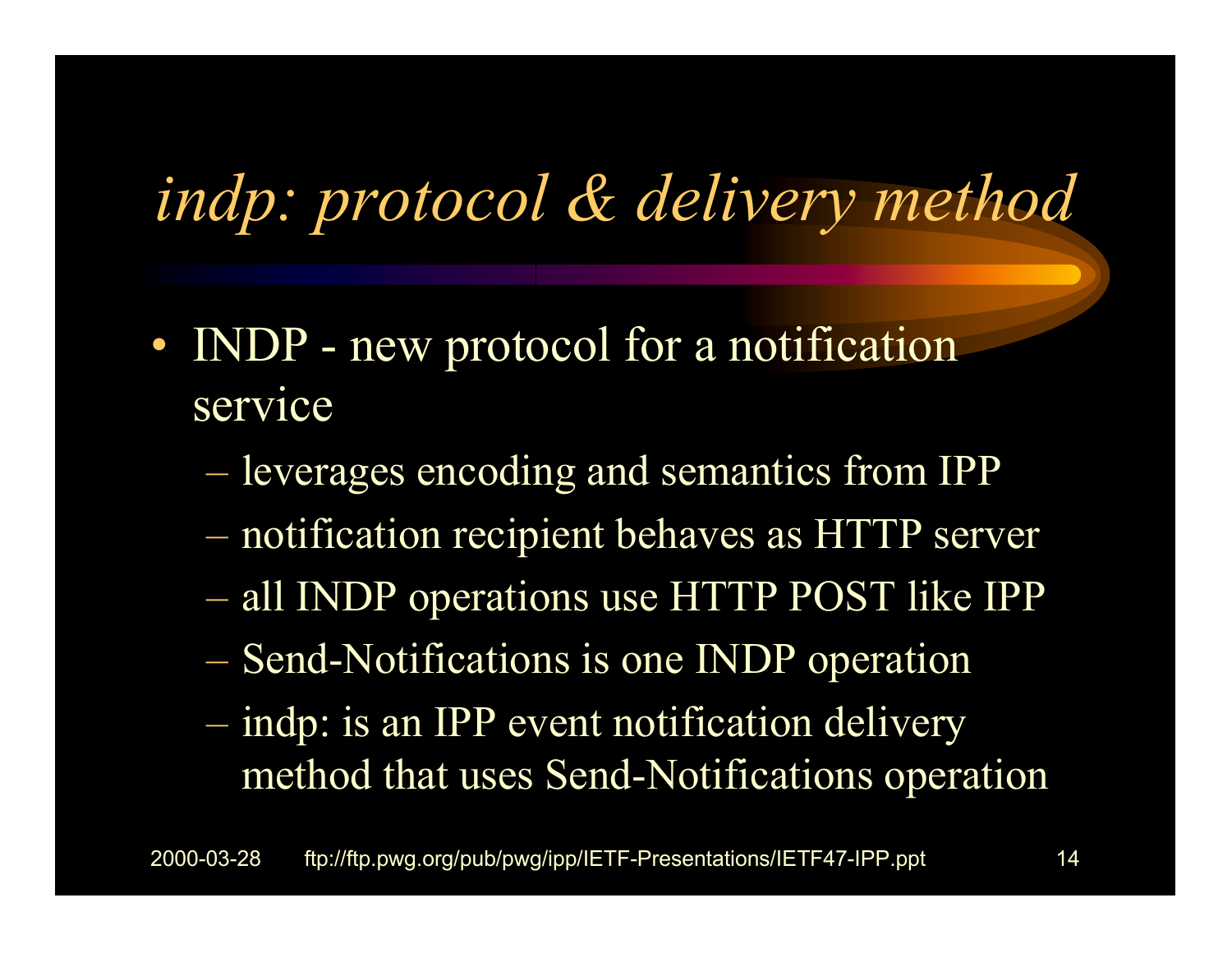#### *snmpnotify: delivery method*

- The Printer sends SNMP trap or inform requests to the specified notification recipient URL
	- This delivery method is specified as an extension to the Job Monitoring MIB RFC 2707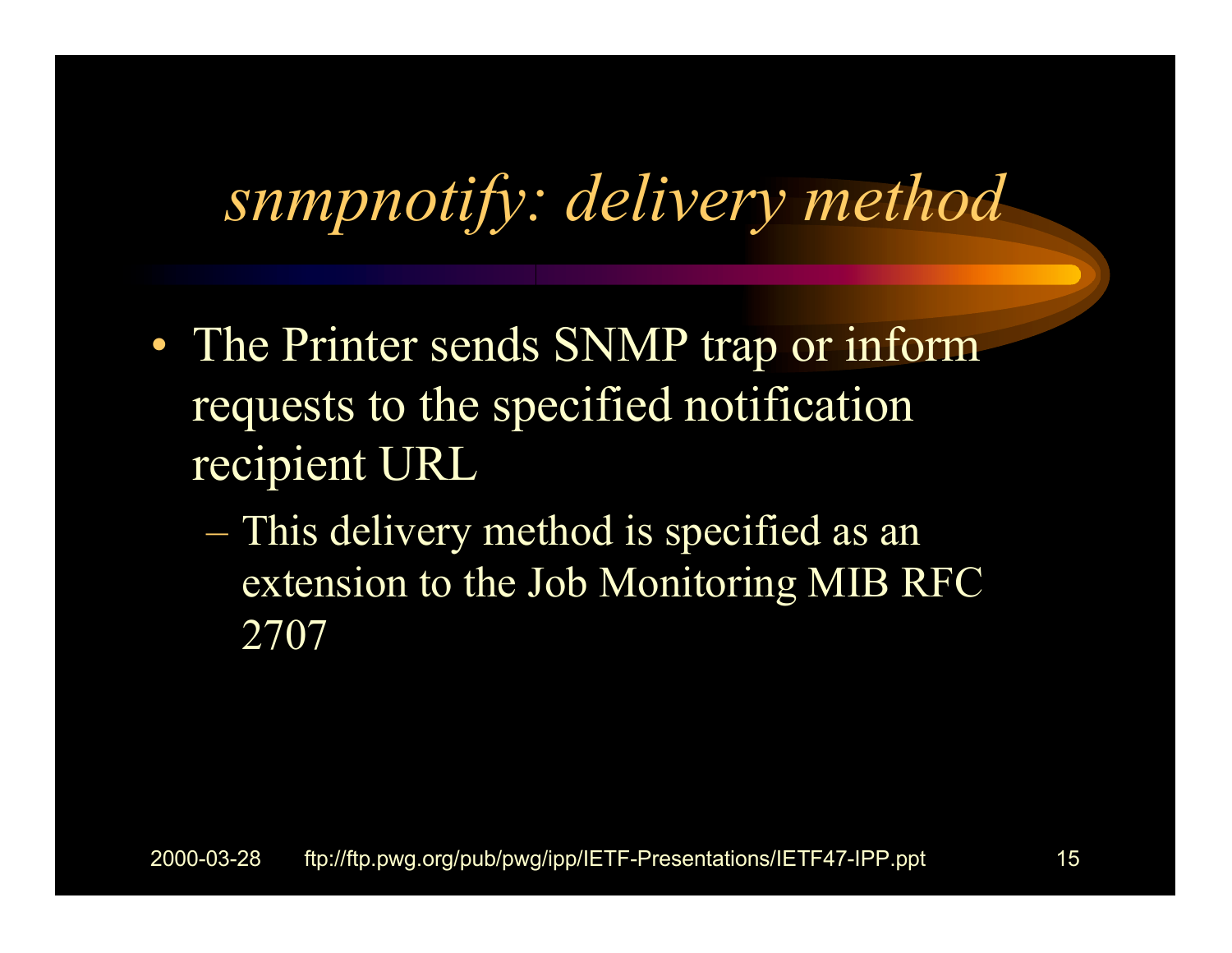# *Proposal for an LDAP printer schema*

- **IPP: LDAP Schema for Printer Services** 
	- <draft-ietf-ipp-ldap-printer-schema-00.txt>
	- aligned with SLP Printer template:
		- Definition of the Printer Abstract Service Type v2.0
		- <draft-ietf-svrloc-printer-scheme-06.txt>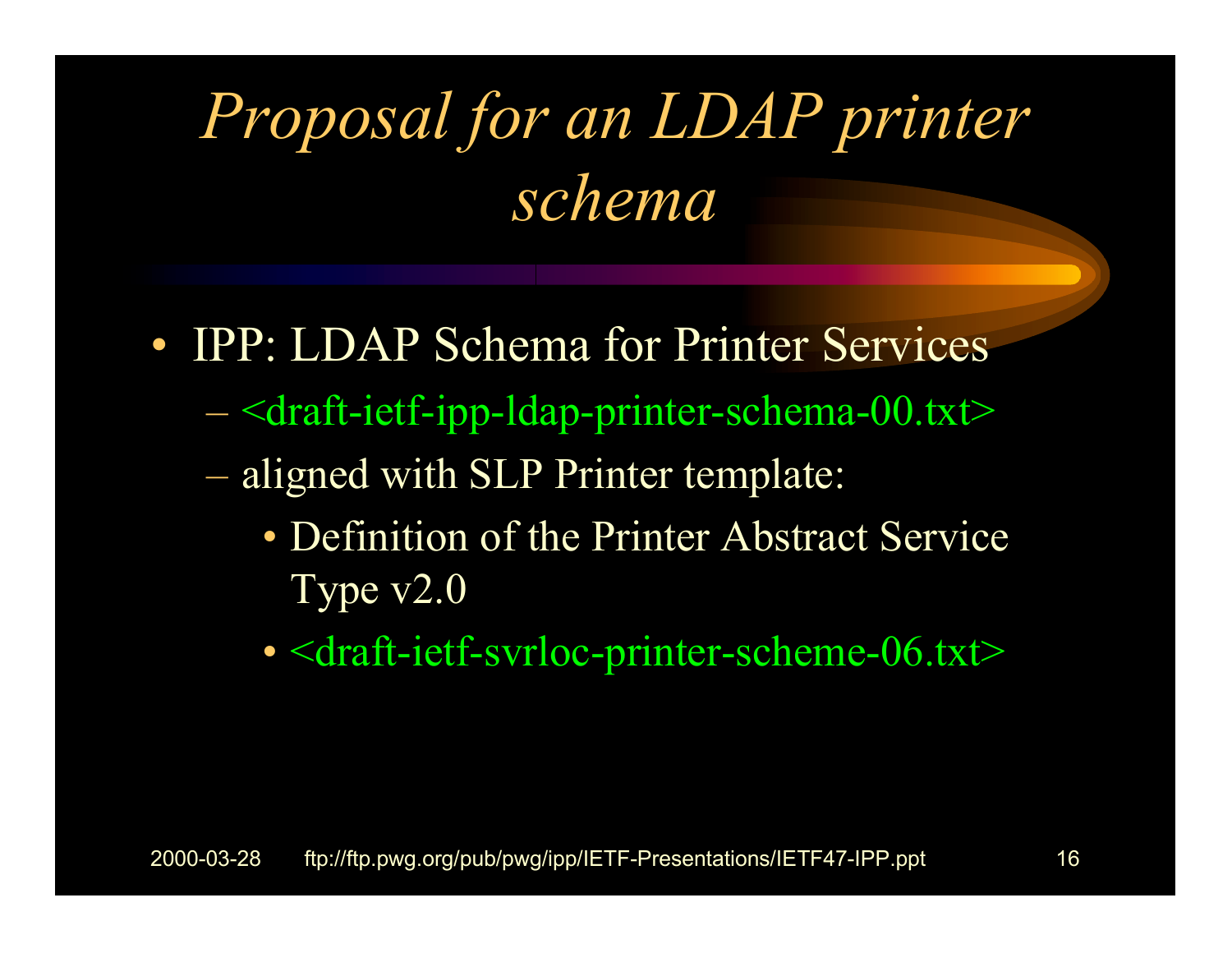*IPP Additional Operations and Additional Syntax - new drafts*

- IPP: Job and Printer Set Operations <draft-ietf-ipp-job-printer-set-ops-01.txt >
- IPP: The 'collection' attribute syntax
	- <draft-ietf-ipp-collection-02.txt>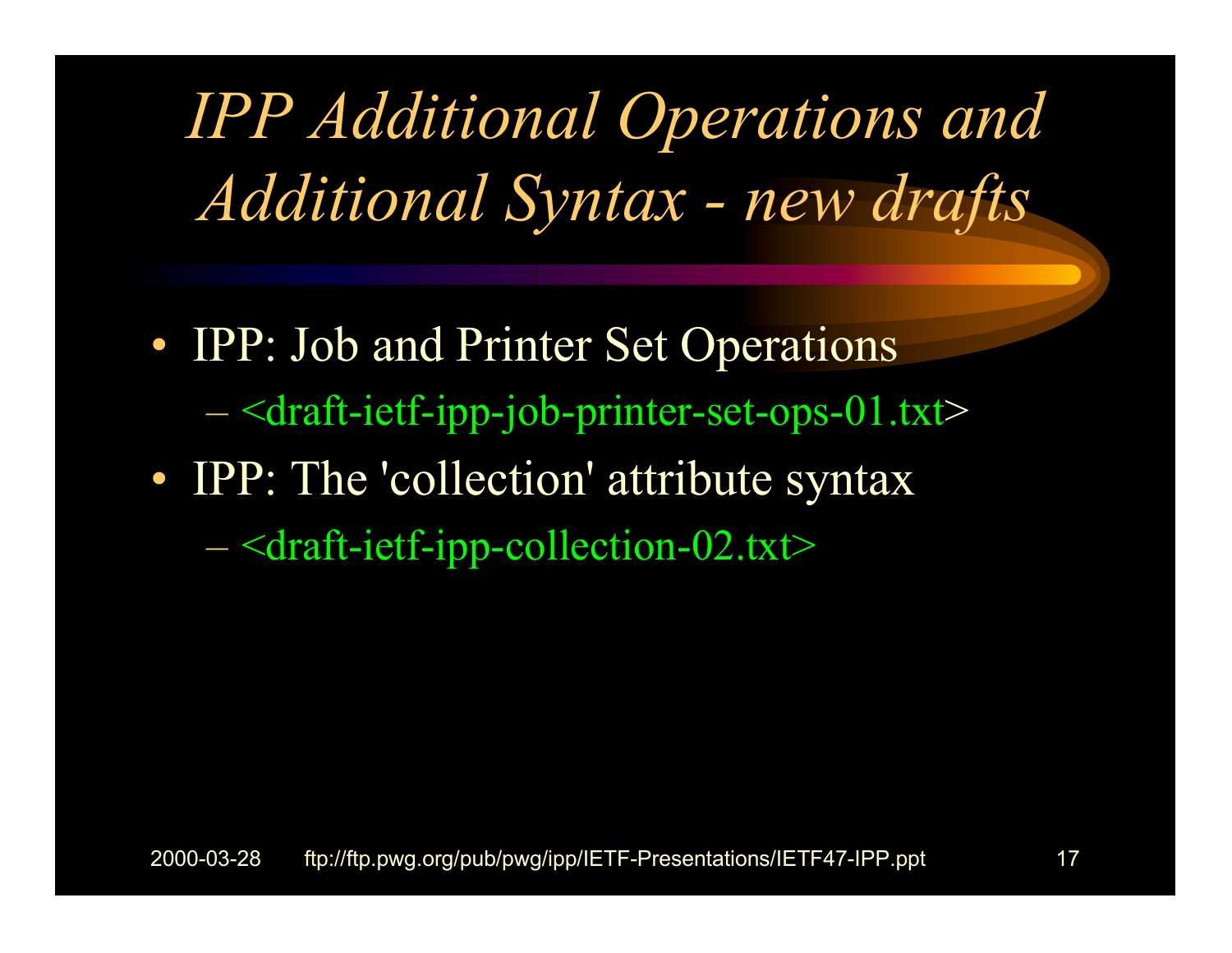#### *Proposed Charter for IPPEXT*

- Description of Working Group:
	- The first area has to do with additional functionality mainly needed by administrators and operators of a printer, rather than end users, which was the scope for the IPP WG.
	- The second area has to do with printer initiated notifications back to end-users, operators or administrators.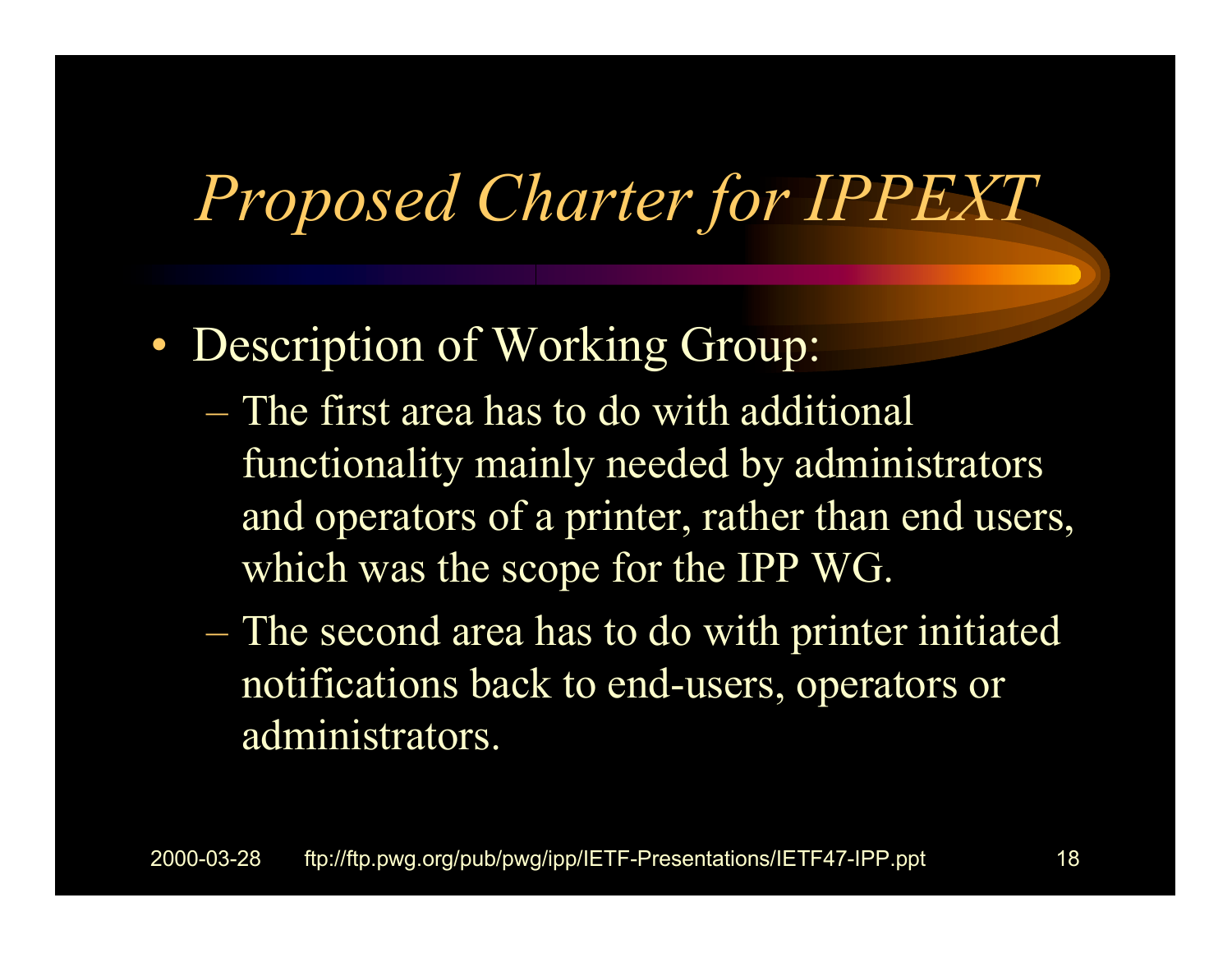#### *Proposed Charter for IPPEXT*

- Major Milestones
	- New Operations June 2000
	- Notifications

September 2000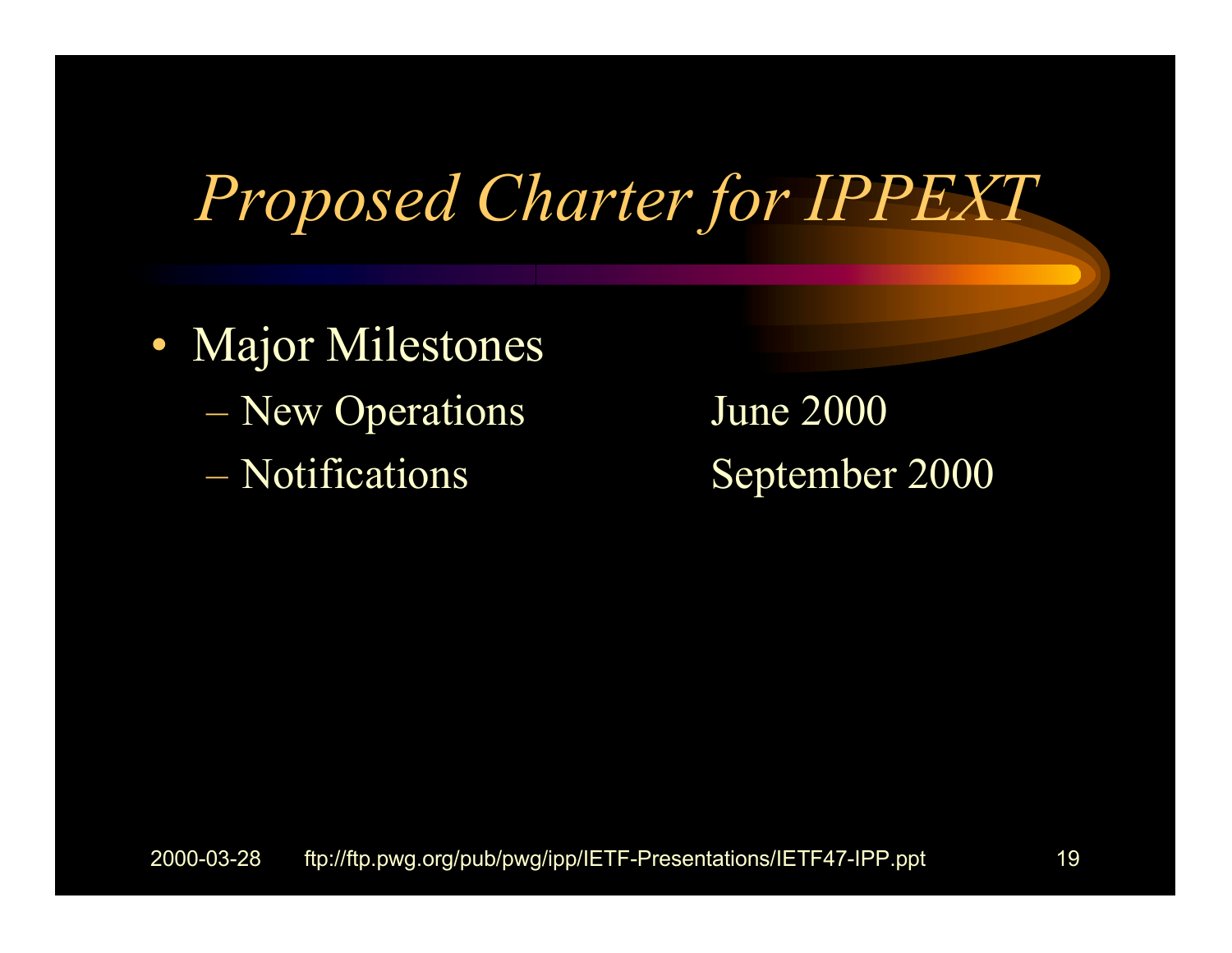#### *Backup Slides*

#### For Notification

2000-03-28 ftp://ftp.pwg.org/pub/pwg/ipp/IETF-Presentations/IETF47-IPP.ppt 20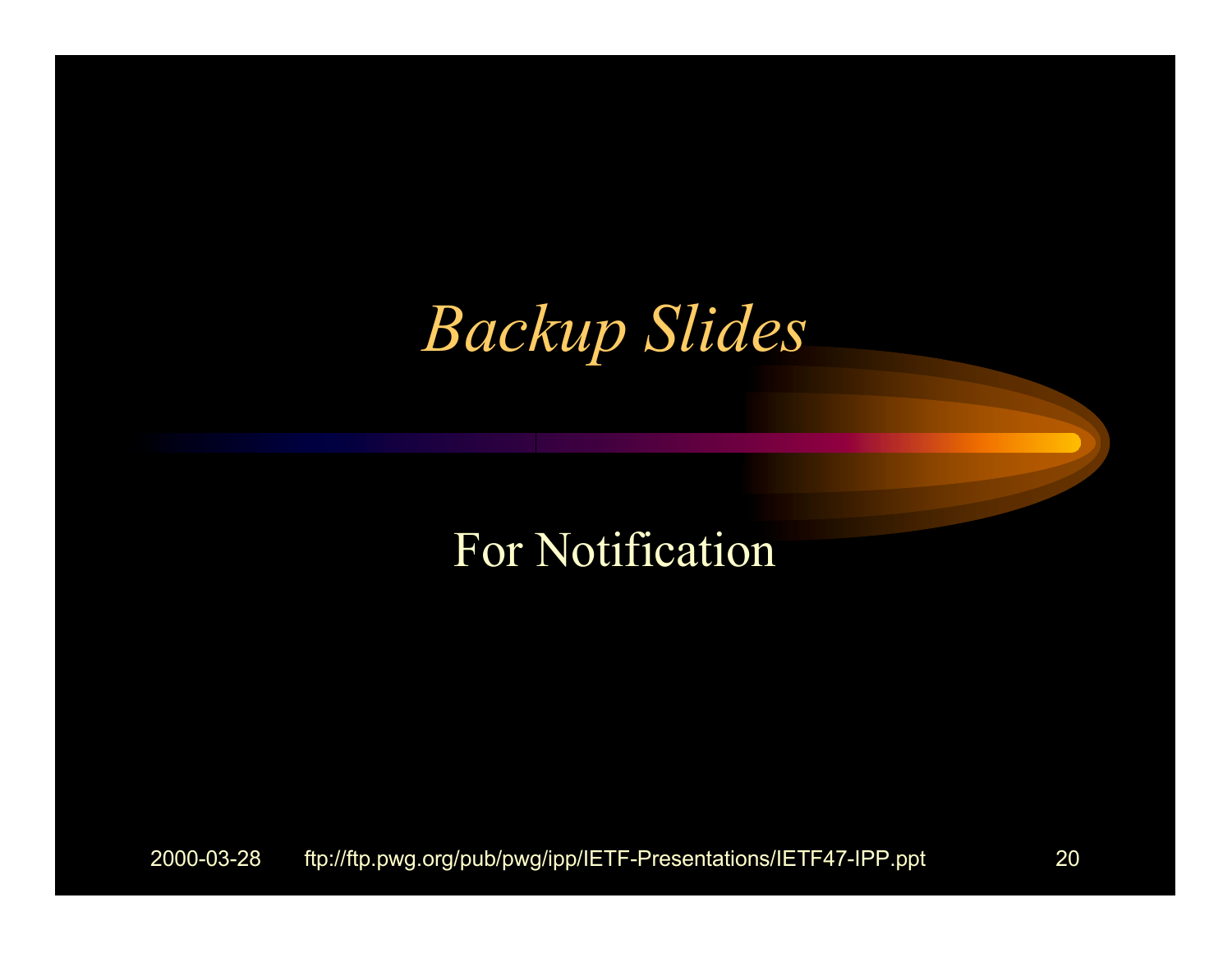*Subscription Request Attributes (Partial)*

- notify-recipient
	- the URL of the notification recipient
	- the scheme specifies the delivery method
- notify-events
	- one or more keywords that are event names
- notify-format
	- $-$  a MIME media type -- the format of the event notification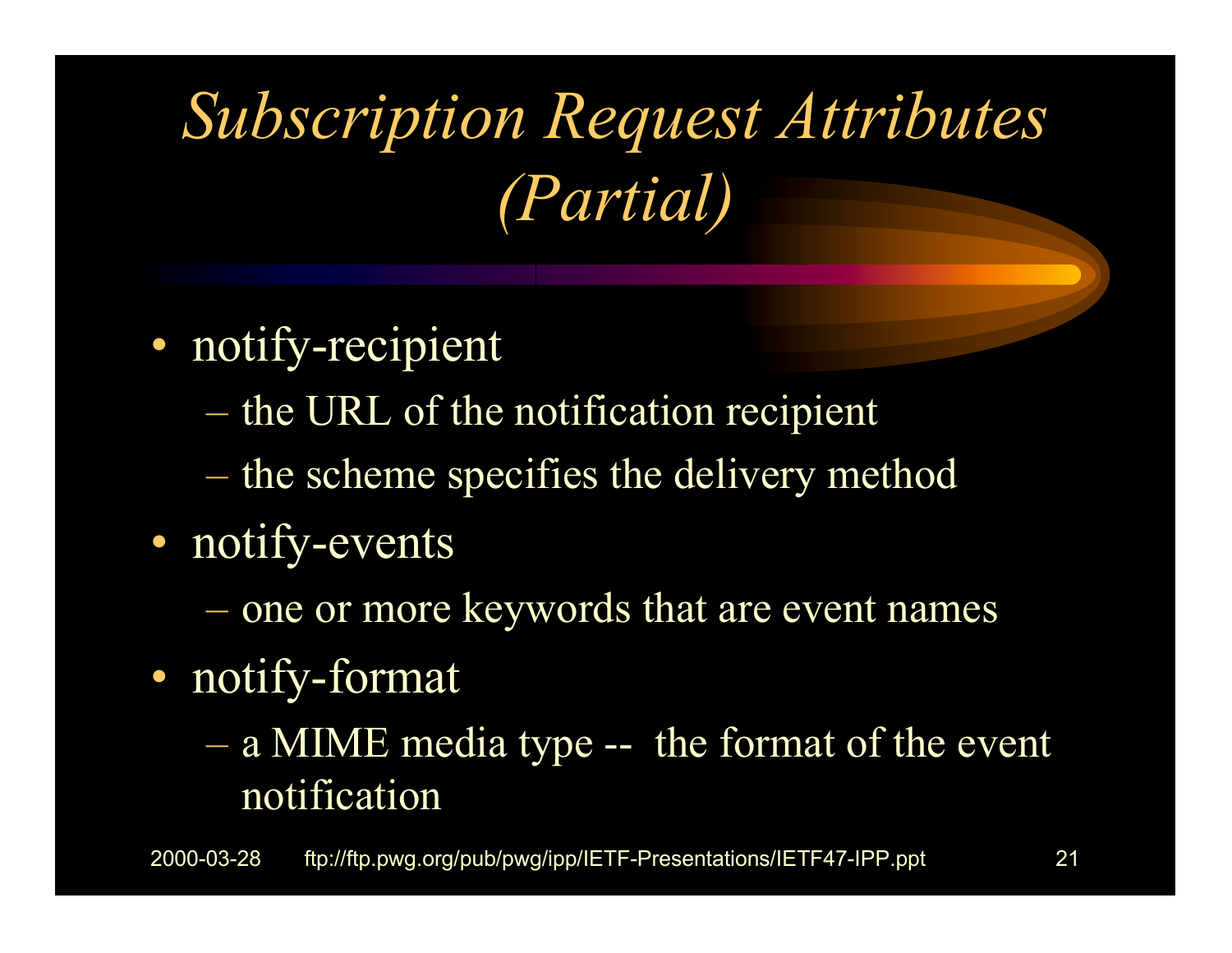*Subscription Response Attributes (Partial)*

- subscription-id
	- integer for identifying a subscription
- notify-lease-expiration-time
	- $-$  integer time at which subscription lease expires
- notify-server-up-time
	- current integer time on Printer.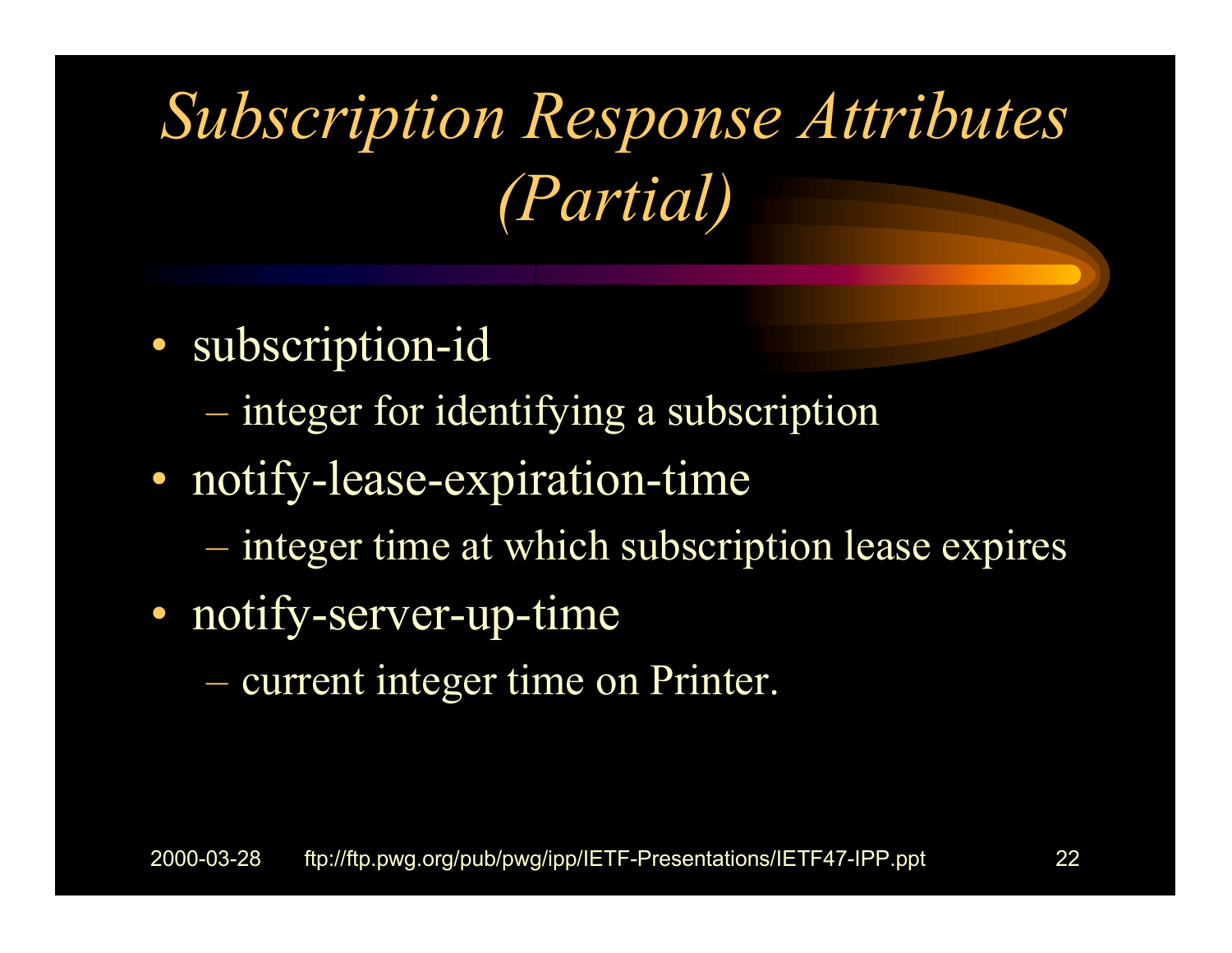#### *Event Notification*

- Event is delivered
	- when event in "notify-events" occurs
	- to "notify-recipient"
	- with contents
		- of "notify-format"
		- containing a fixed set of attributes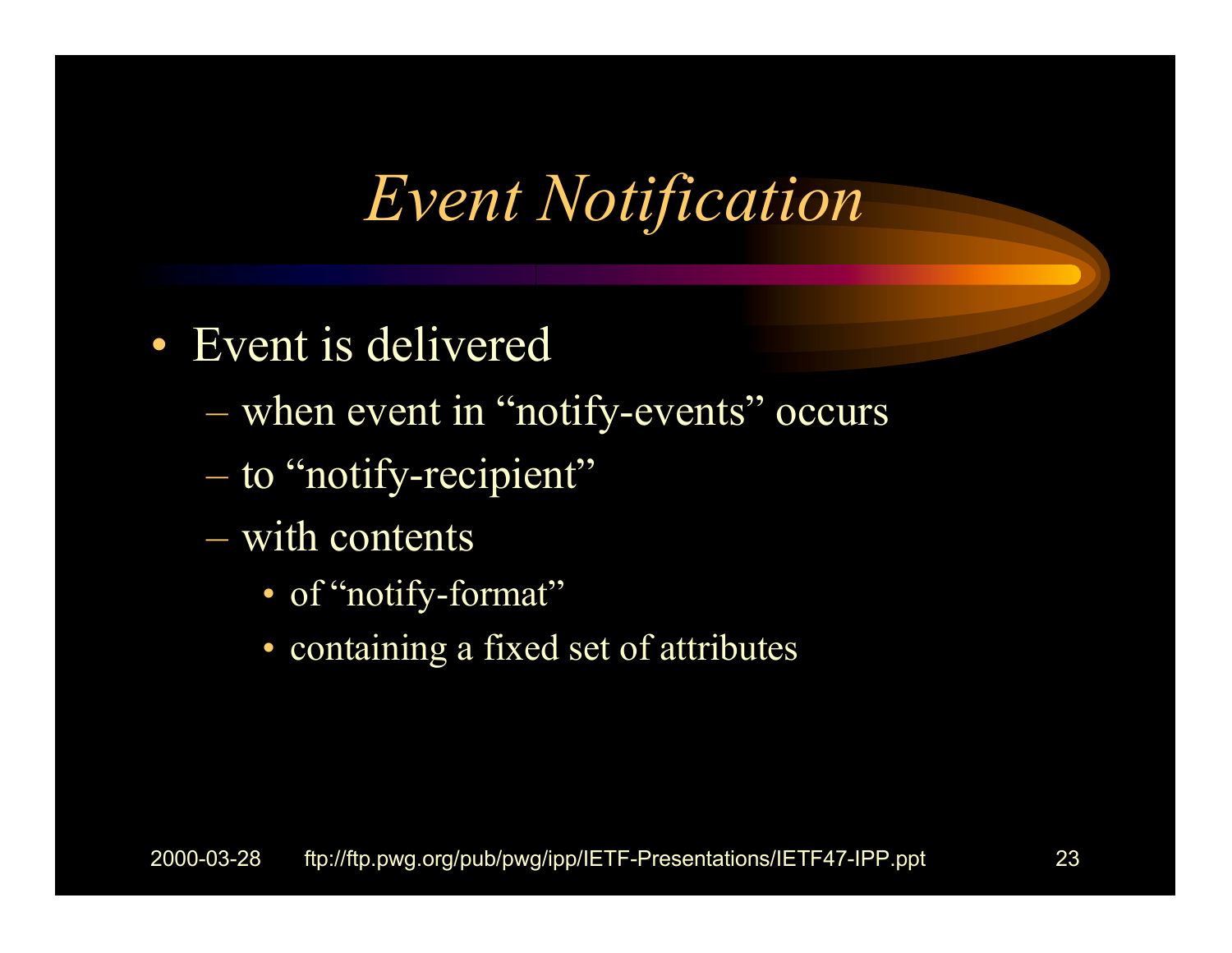*Event Notification Attributes Delivered (e.g.)*

- printer-uri
- subscription-id
- request-id (i.e. a sequence number)
- trigger-event
- trigger-time
- printer-state (for printer events)
- job-state (for job events)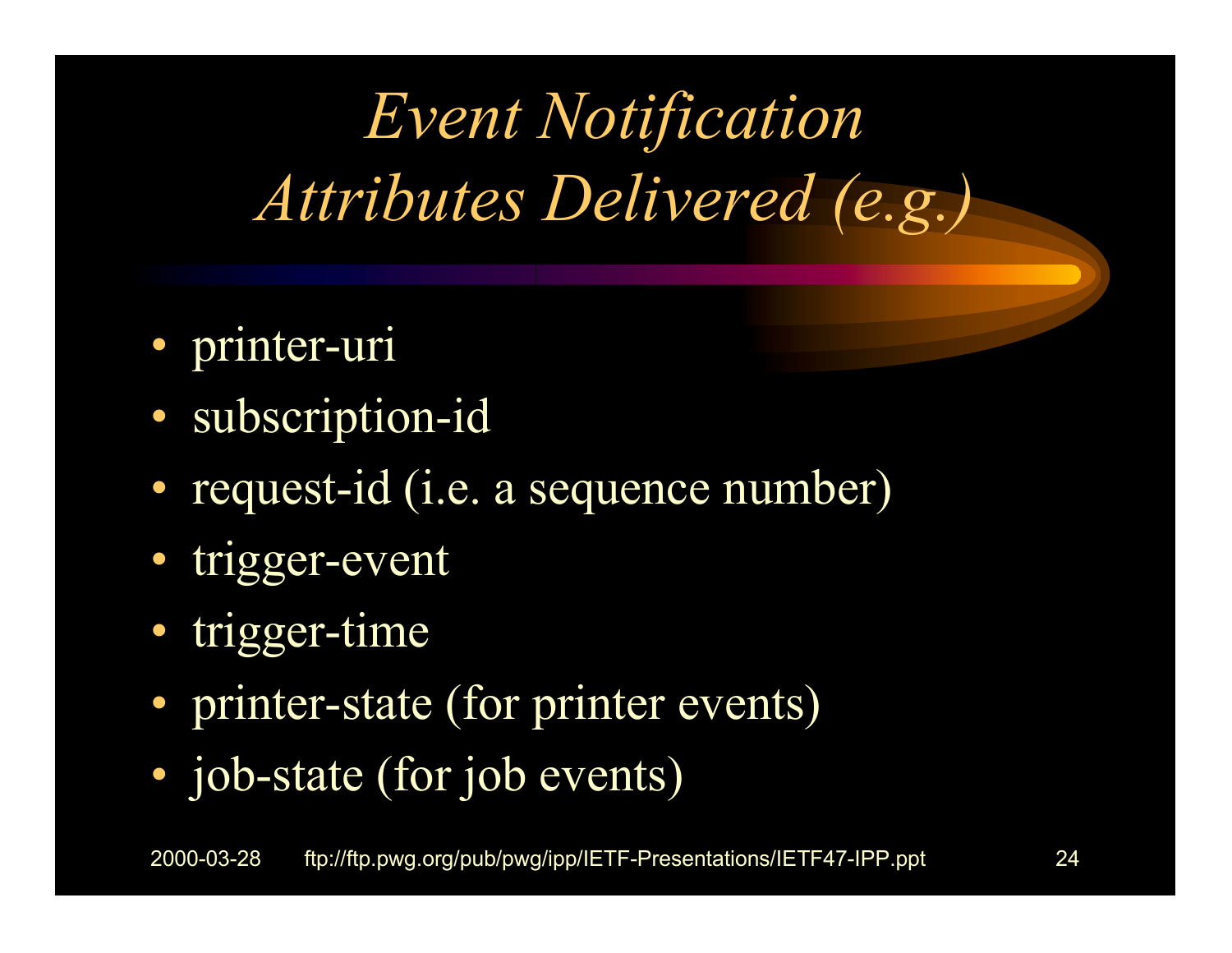*ippget: delivery method, Get-Notifications Request*

- request
	- like Get-Printer-Attributes
	- specifies events by
		- notify-recipient url
			- events from all subscriptions with the specified url
		- job-id
			- –events from all subscriptions associated with the job
		- subscription-id